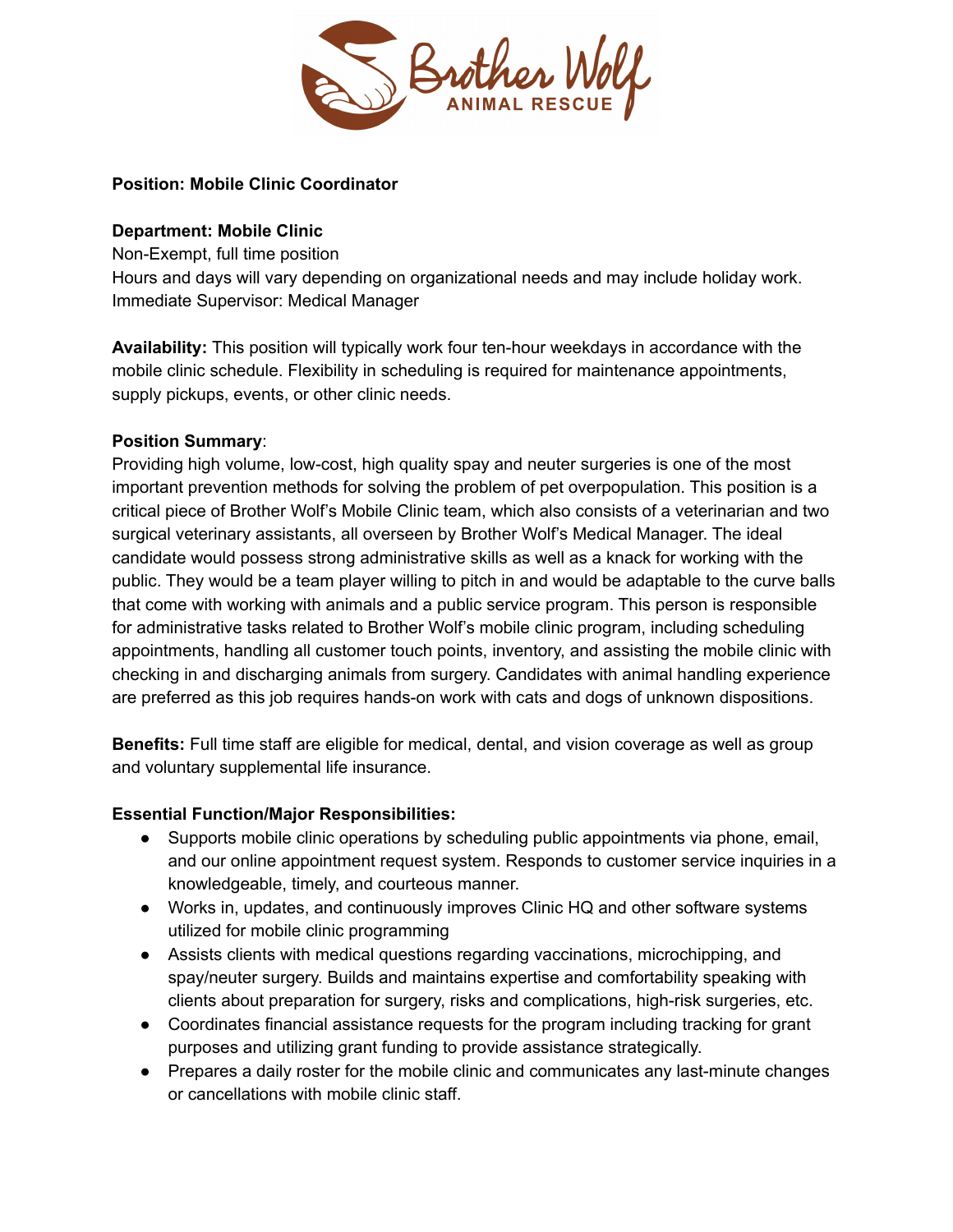

- Facilitates daily check-in of animals who are scheduled for surgery; assists with discharging animals and going over post-operative care instructions with clients at the end of a surgery day.
- Assists mobile clinic staff throughout the day by moving animals to and from overflow areas, monitoring animals in recovery, and cleaning and setting up kennels for patients.
- Collects payments for services and reconciles financial data for appointments. Processes refunds and answers payment questions from clients as needed.
- Collects, scans, and uploads veterinary records, consent forms, and other necessary documents to the clinic database as applicable.
- Works with shelter partners to schedule animals for surgery, and creates and sends invoices to shelter partners for services rendered.
- Ensures accurate record keeping, handles data entry as needed, and is responsible for microchip registration for clients.
- Assists with inventory management and purchasing supplies.
- Schedules and facilitates regular maintenance appointments for the mobile clinic and medical equipment according to need and the clinic maintenance schedule.
- Compiles clinic service data for monthly reports and works with fiscal staff as needed to compile financial information related to the mobile clinic program.
- Treats all animals and clients with courtesy, compassion, and respect.
- Other duties as assigned.

# **Qualifications:**

- At least 26 years of age in order to qualify for insurance to drive the mobile clinic vehicle as needed
- Excellent interpersonal, communication, customer service, and time management skills essential.
- 2 years of prior experience in a customer service position preferred. Candidates with previous veterinary office experience are encouraged to apply.
- Comfortable working with databases or veterinary practice software. Ability to troubleshoot technical issues with software as appropriate.
- Working knowledge of Google office suite.
- Experience caring for and handling unknown cats and dogs in a safe and effective manner, especially large dogs and animals who experience stress during veterinary visits. Comfort and ability to work with animals of unknown disposition and those who exhibit medical and other problems, as well as aggressive tendencies.
- Enthusiasm for spay and neuter. Knowledge of basic companion animal medical information and behavior is a plus.
- Genuine affection for animals, concern for their welfare, and a willingness to accommodate animals in the workplace.
- Ability and initiative, working with minimal supervision and direction.